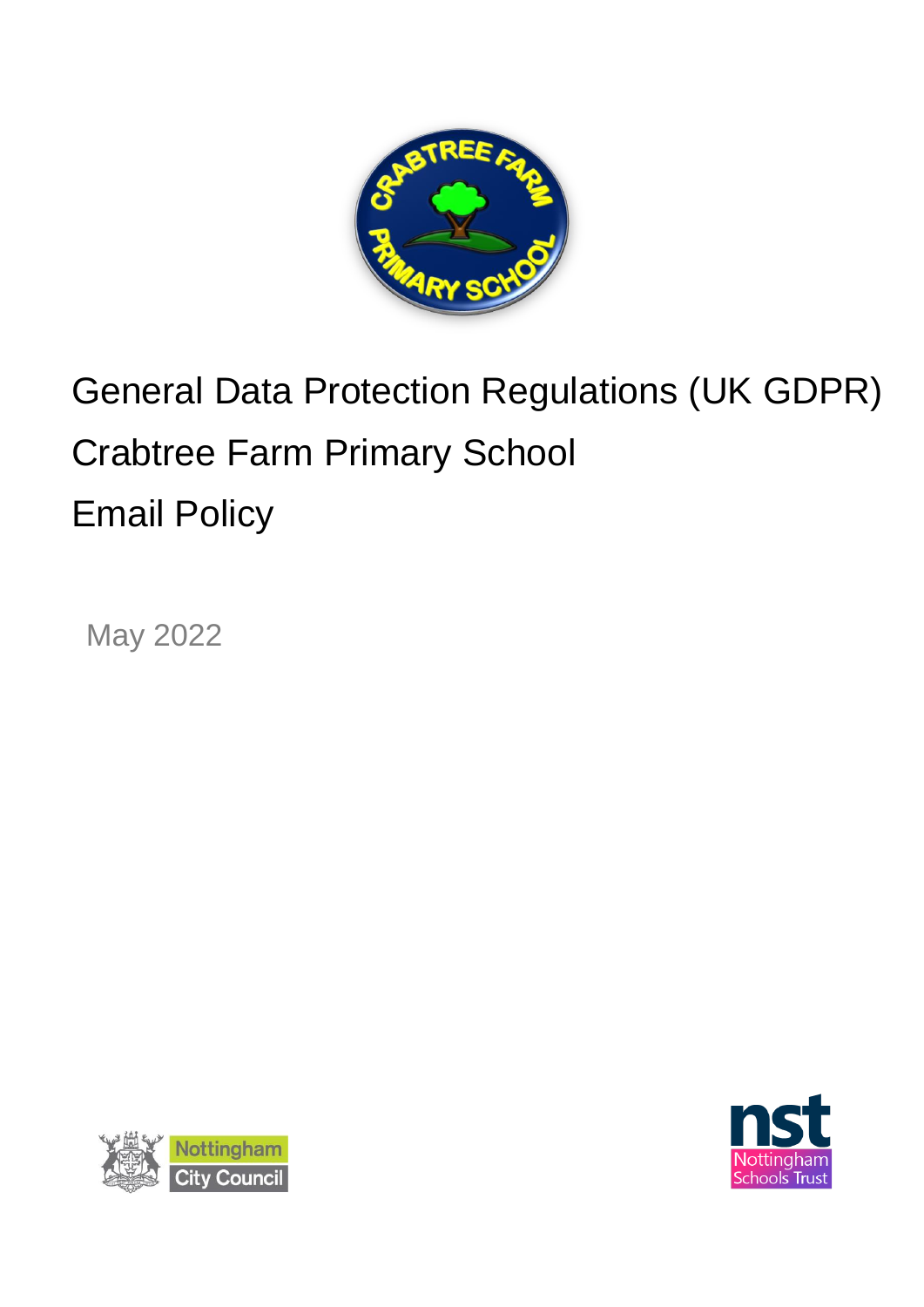## **Email Policy**

### **Contents**

- 1. Introduction
- 2. Purpose
- 3. Scope
- 4. Policy
- 5. Policy compliance
- 6. Exceptions
- 7. Non-compliance
- 8. Related policies and processes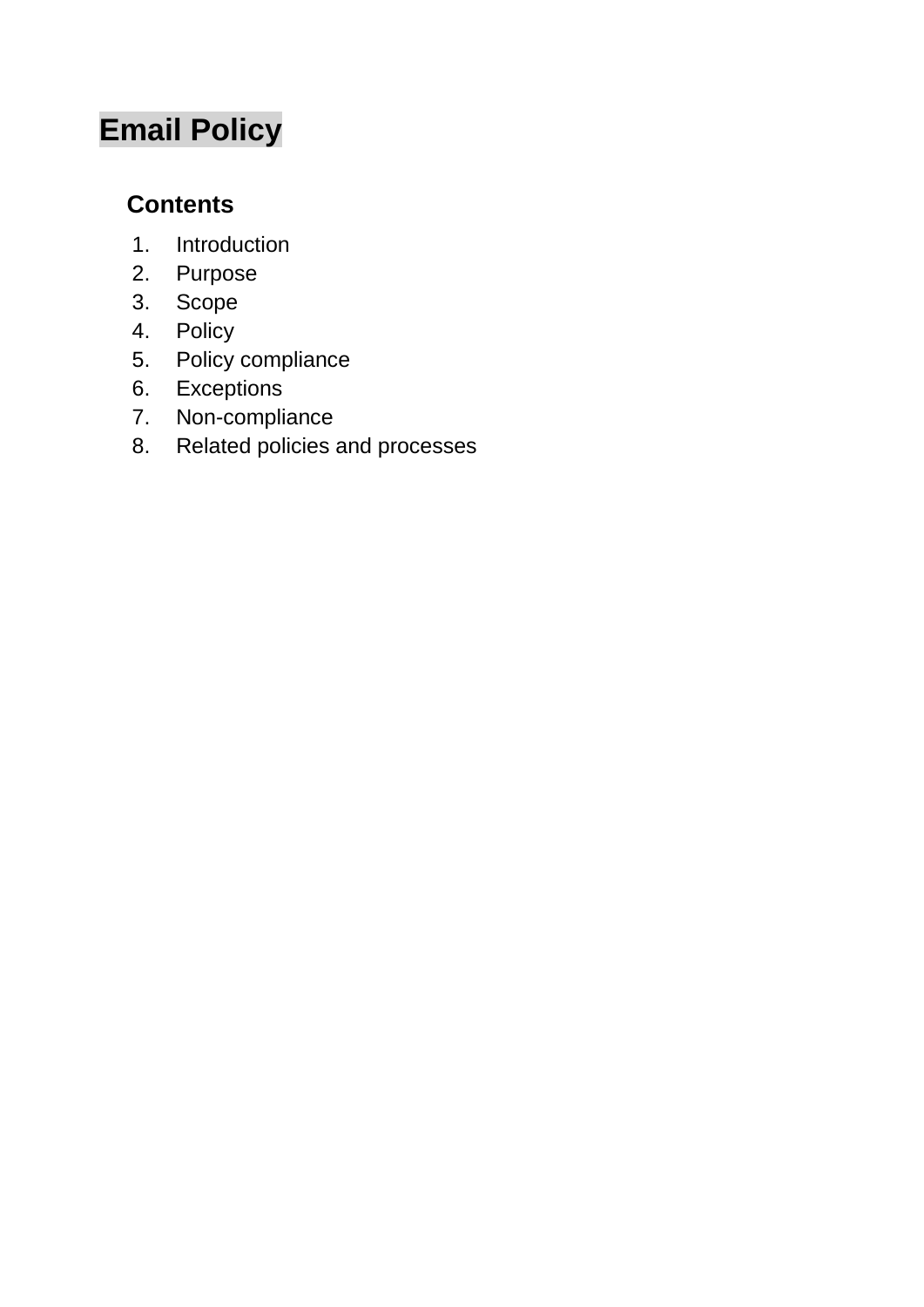

#### **Email Policy**

#### **1. Introduction**

1.1 Email is an almost universal means of communication. It is often the primary communication and awareness raising tool within an organisation. Whilst email provides many benefits, the misuse of email poses security, privacy and legal risks. So it is important that users understand how to use it appropriately within the Crabtree Farm Primary School environment.

#### **2. Purpose**

2.1 The purpose of this policy is to ensure the proper use of the school email system and make users aware of what the school considers to be acceptable and unacceptable use. This policy outlines the minimum requirements for use of email within the school network.

#### **3. Scope**

This policy covers appropriate use of any email sent from a school email address and applies to all employees, vendors and agents operating on behalf of the school.

#### **4. Policy**

- All use of email must be consistent with school policies and procedures of ethical conduct, safety, compliance with applicable laws and proper business practices.
- School email accounts should be used primarily for school business-related purposes; personal communication is allowed on an occasional basis, but non-school related commercial uses are prohibited.
- All school data contained within an email message or an attachment must be secured in accordance with the provisions for protecting personal data in line with UK GDPR and the Data Protection Act 2018.
- Email should be retained if it qualifies as a school business record, i.e. if there is a legitimate and ongoing business reason for maintaining the information contained in the email.
- The school email system shall not to be used for the creation or distribution of any disruptive or offensive messages, including offensive comments about age, gender, race, disability, sexual orientation, religious beliefs and/or practice, political beliefs or nationality. Employees who receive any emails containing this type of content from any school employee should report the matter to the headteacher immediately.
- Users are prohibited from automatically forwarding school email to a third party email system (noted below). Individual messages which are forwarded by the user must not contain school confidential or above information.